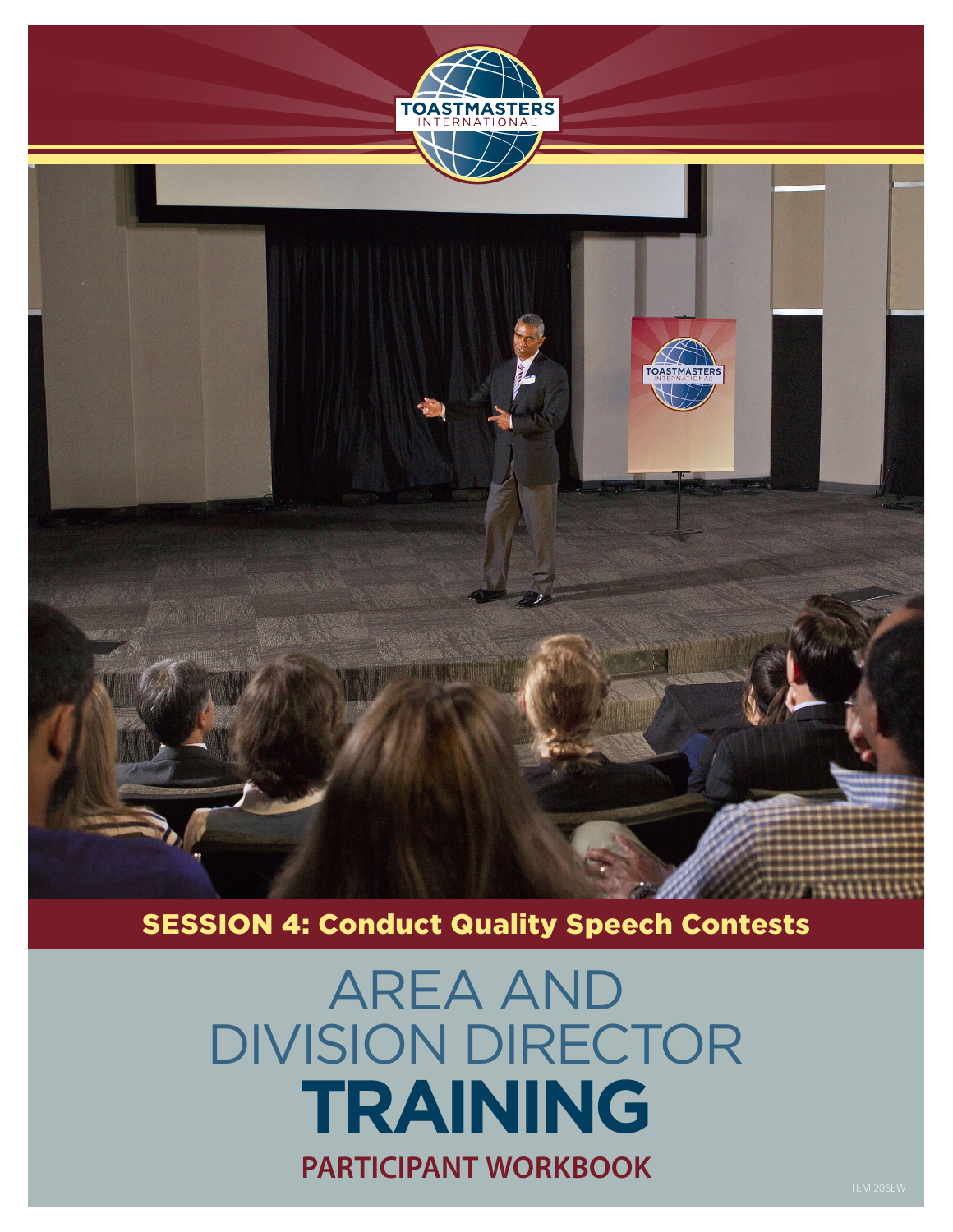#### **TOASTMASTERS INTERNATIONAL**

P.O. Box 9052 • Mission Viejo, CA 92690 • USA • Phone: 949-858-8255 • Fax: 949-858-1207

#### **www.toastmasters.org/members**

© 2015 Toastmasters International. All rights reserved. Toastmasters International, the Toastmasters International logo, and all other Toastmasters International trademarks and copyrights are the sole property of Toastmasters International and may be used only with permission.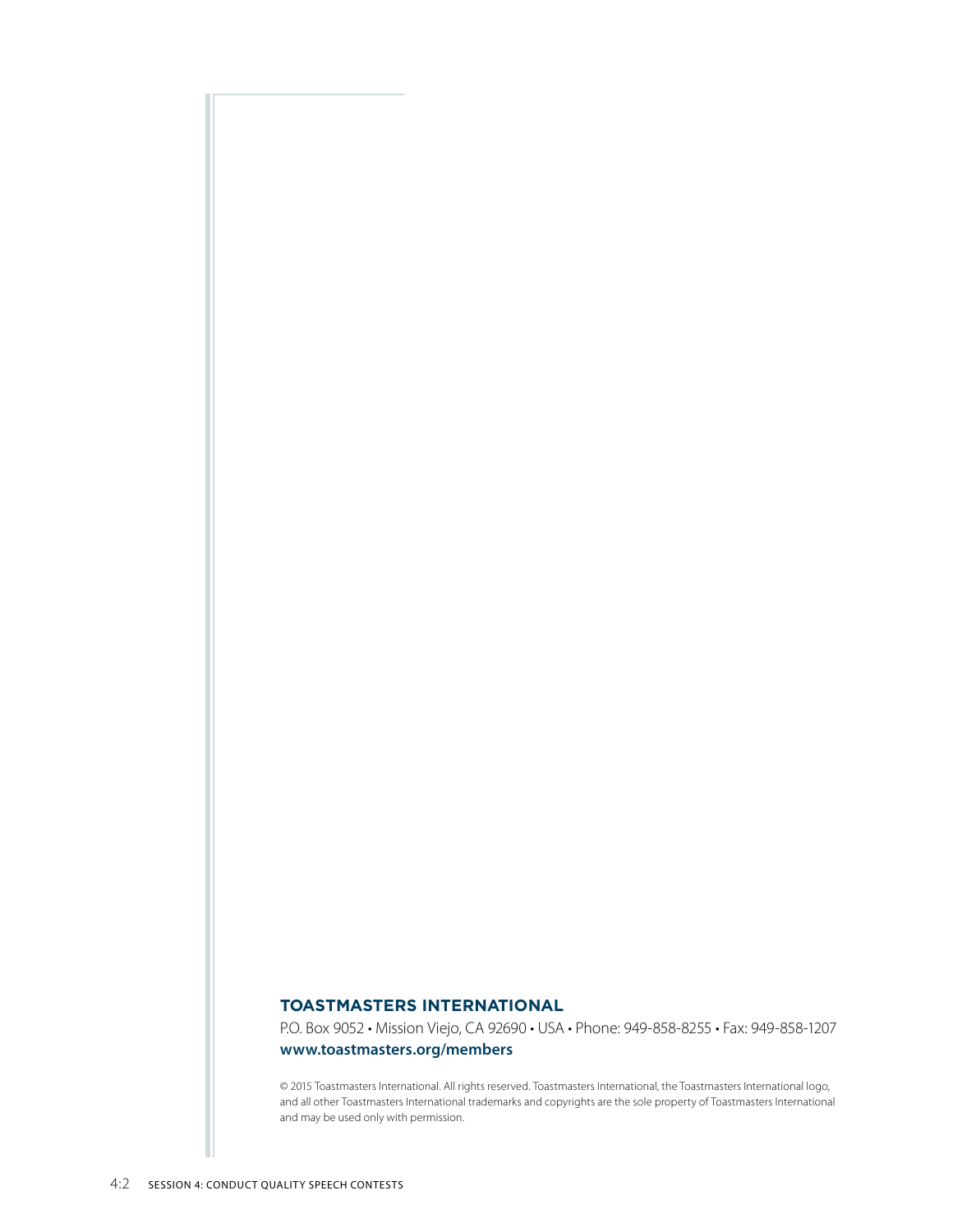## SESSION 4: CONDUCT QUALITY SPEECH CONTESTS

Area directors oversee area speech contests, and division directors oversee division speech contests. In order to ensure that these are quality speech contests, you gain a greater understanding of the contest process, rules, and resources. The role that you play in speech contests depends on your district. In this session, you learn how to find answers about contests using the *Speech Contest Rulebook* (Item 1171) and discover other resources.

#### **Overview**

In this session, the following topics are presented:

- ▶ Types and benefits of speech contests
- ▶ Speech contest preparation
- ▶ Speech contest rules

### **Objectives**

After completing this session, you will be able to do the following:

- State the types of speech contests officially recognized by Toastmasters International
- Explain how speech contests benefit contestants, the audience, and those who help conduct the contests
- Prepare a speech contest with their teams
- Solve speech contest challenges and answer questions using the *Speech Contest Rulebook* (Item 1171)

#### **Duration**

▶ One hour and 15 minutes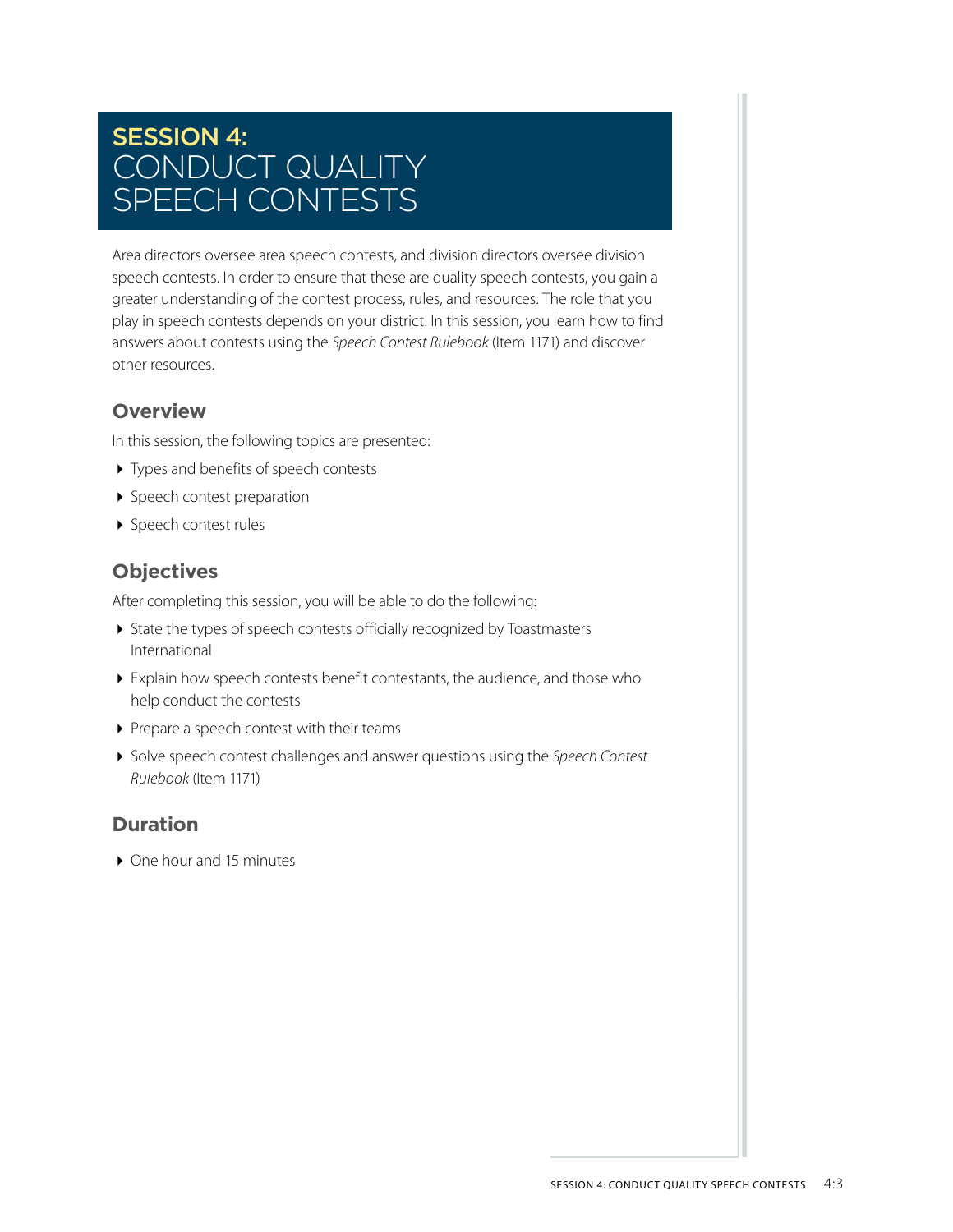## **TYPES AND BENEFITS OF SPEECH CONTESTS**

What types of speech contests are officially recognized by Toastmasters?

What are the benefits of speech contests?

Why is it important for area and division directors to have a thorough understanding of how speech contests work and where to find answers?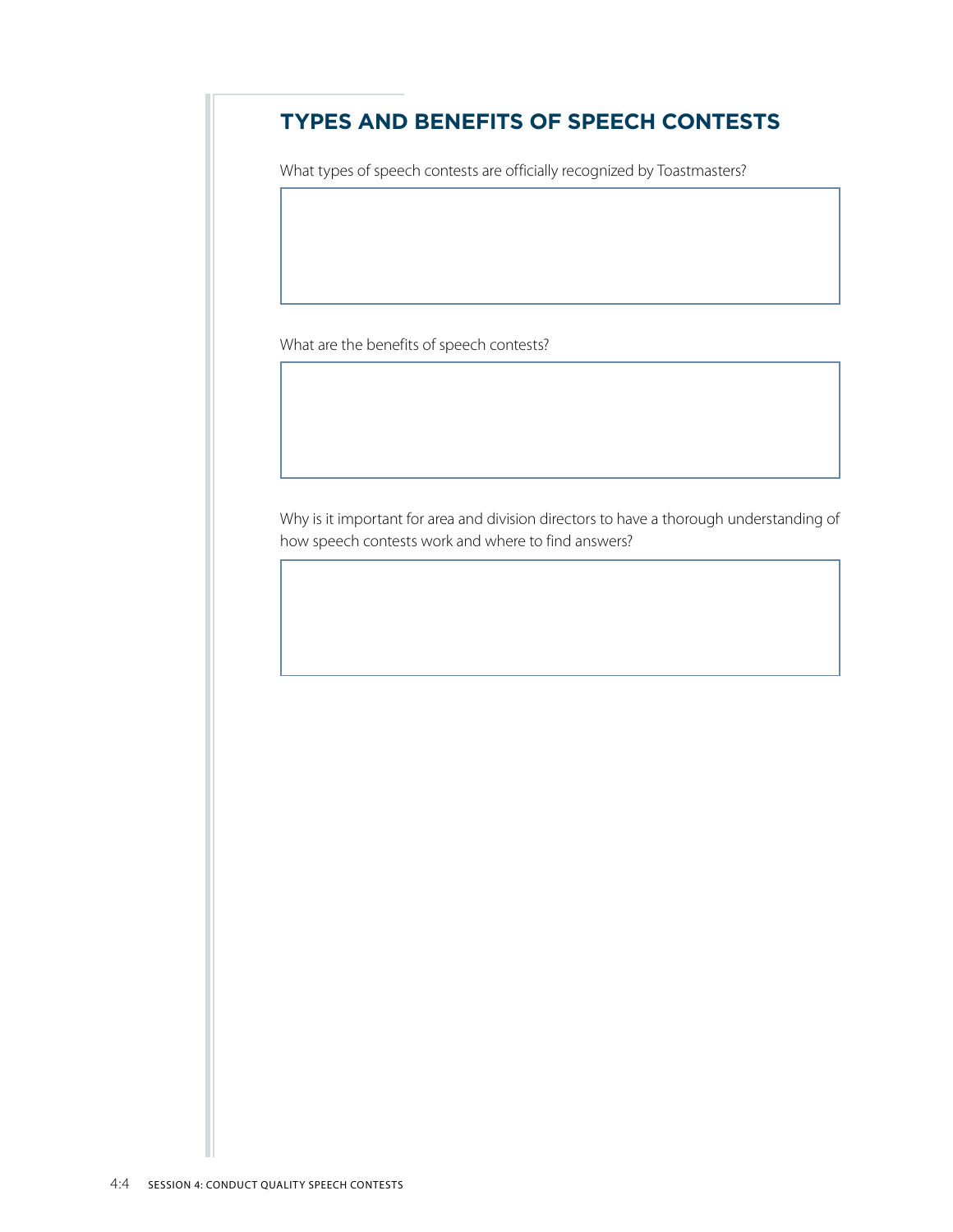## **SPEECH CONTEST PREPARATION**

Which type of contest must a district hold?

How many additional contests may a district hold?

What makes for a quality speech contest?

As district leaders, what can area and division directors do to help prepare successful speech contests?

## **Checklist Game**

Notes: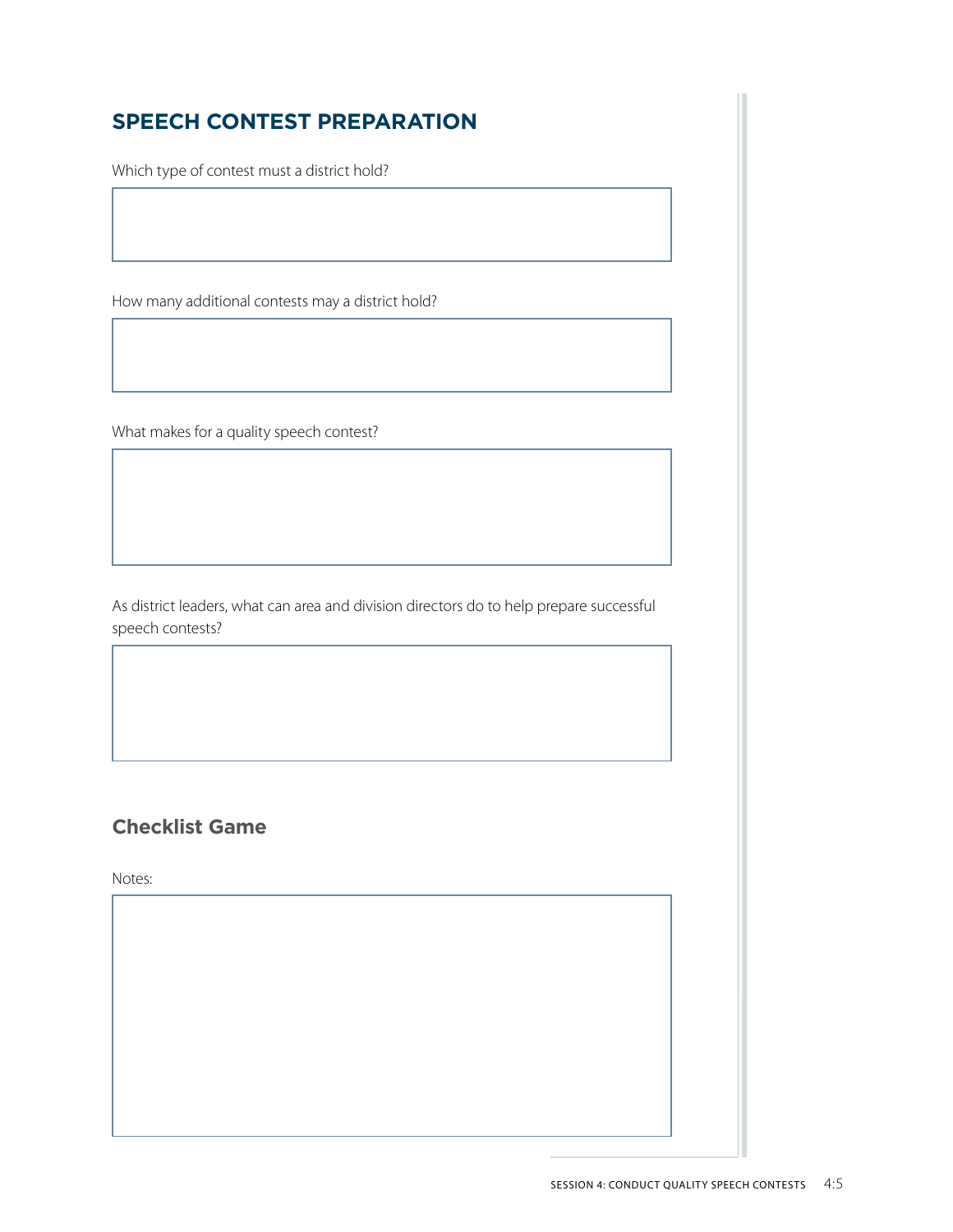## **Speech Contest Judges**

What is a common reason that speech contest issues arise at lower levels of competition?

Who chooses contest judges and prepares them for their role?

What should a chief judge do to prepare contest judges for their role?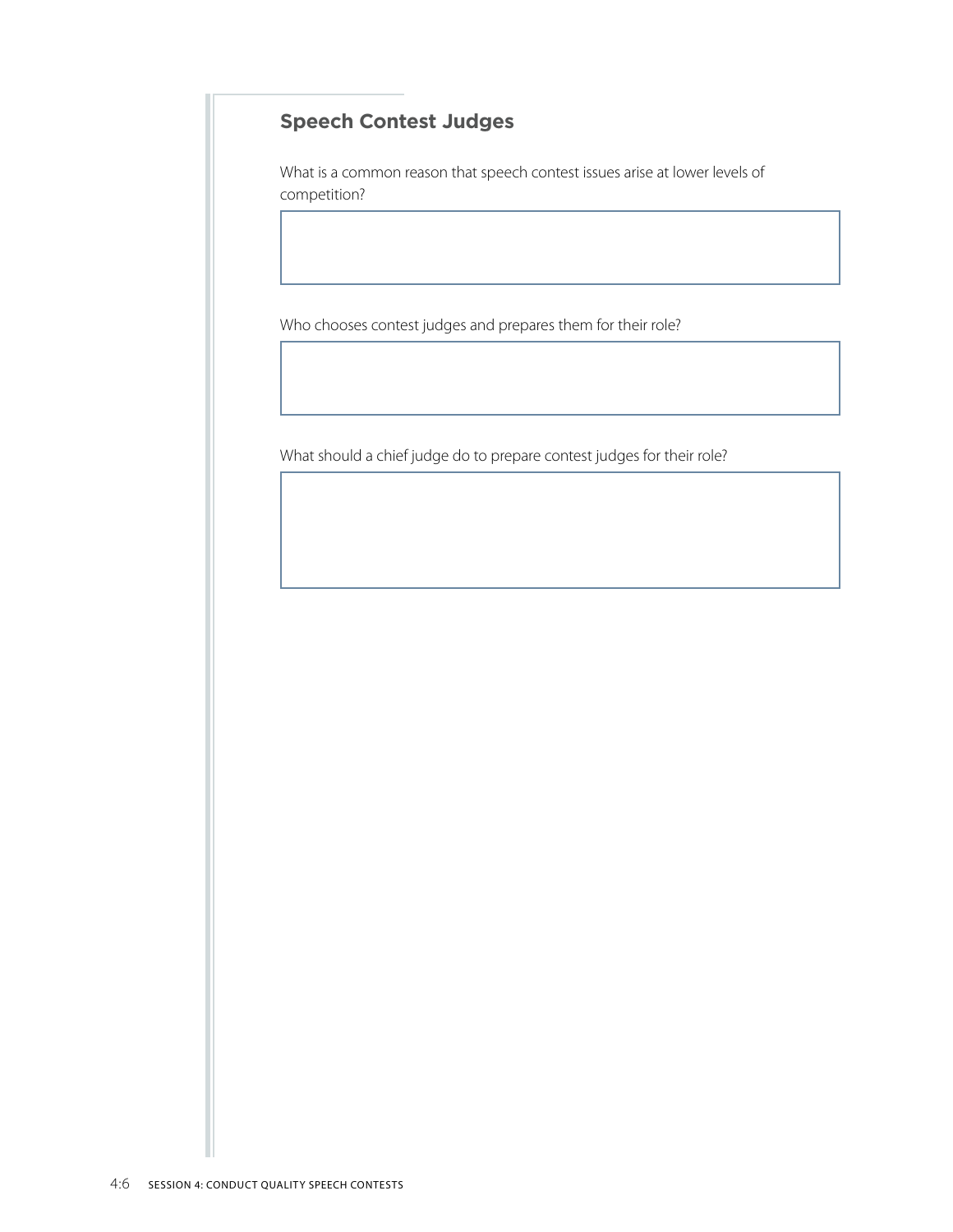## **SPEECH CONTEST RULES**

What resources are available when speech contest questions arise?

What are the categories of rules in the *Speech Contest Rulebook*?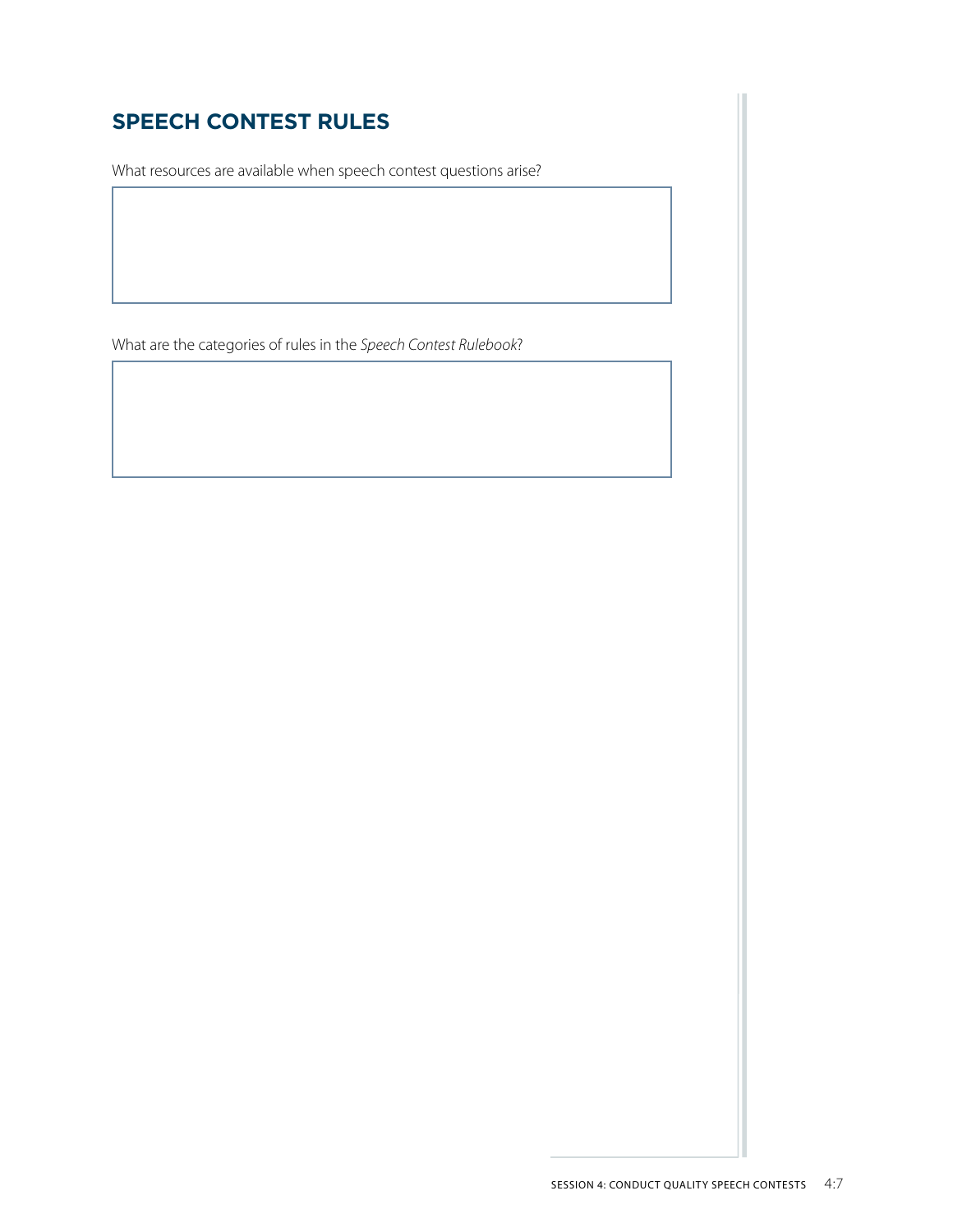#### **Email Scenarios**

#### **Email Scenario 1**

Imagine that you were the recipient of the following email.

Dear Division Director,

During a division-level contest, the counters collected the ballots from the judges and proceeded to the counting room. One of the judges realized he made a mistake on his ballot. He wrote the second-place contestant's name incorrectly. He also forgot to sign his ballot. He left the contest room, found the counters, and wanted to correct his ballot sheet.

#### Questions:

- If is it correct to discard this ballot sheet because it was not signed when it was collected? Or, is a judge allowed to sign the ballot sheet after it has been collected?
- Should the ballot be discarded because the second-place contestant's name was spelled incorrectly?
- Since only the second place contestant's name was wrong, can points still be given to the first- and third-place contestants on the ballot?
- Could a judge be allowed to change anything after the ballots have been collected by the counters?

Sincerely,

Pat

Compose a reply.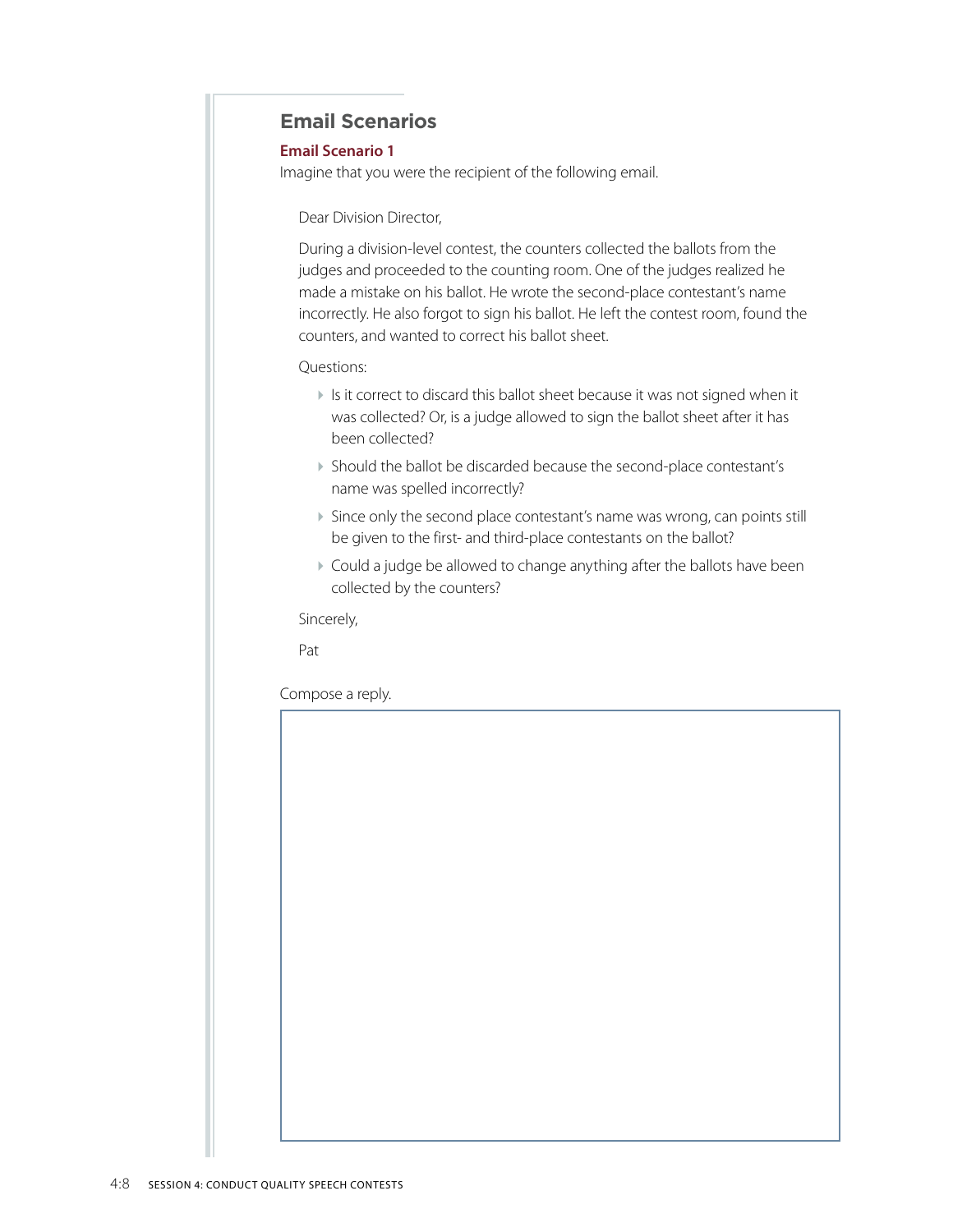#### **Email Scenario 2**

Imagine that you were the recipient of the following email.

Dear Area Director,

I saw a speech this morning that was almost a word-for-word story that is posted on the Internet. Of the seven-minute speech, five minutes were the story, including the conclusion portion of the speech.

The gentleman won. Protest rules read as follows:

- 7. Protests and Disqualifications
	- A. Protests concerning eligibility and originality are limited to judges and contestants. Any protest shall be lodged with the chief judge and/or contest chair prior to the announcement of the winner and alternate(s).
	- B. Before a contestant can be disqualified on the basis of originality, the contestant must be given an opportunity to respond to the judges. A majority of the judges must concur in the decision to disqualify.
	- C. The contest chair can disqualify a contestant on the basis of eligibility.
	- D. All decisions of the judges and qualifying judges are final.

While there is a guideline for the specific contest, which took place at the area level, what about this individual moving forward? Can he be disqualified because his speech was not original?

With great concern,

Chris

Compose a reply.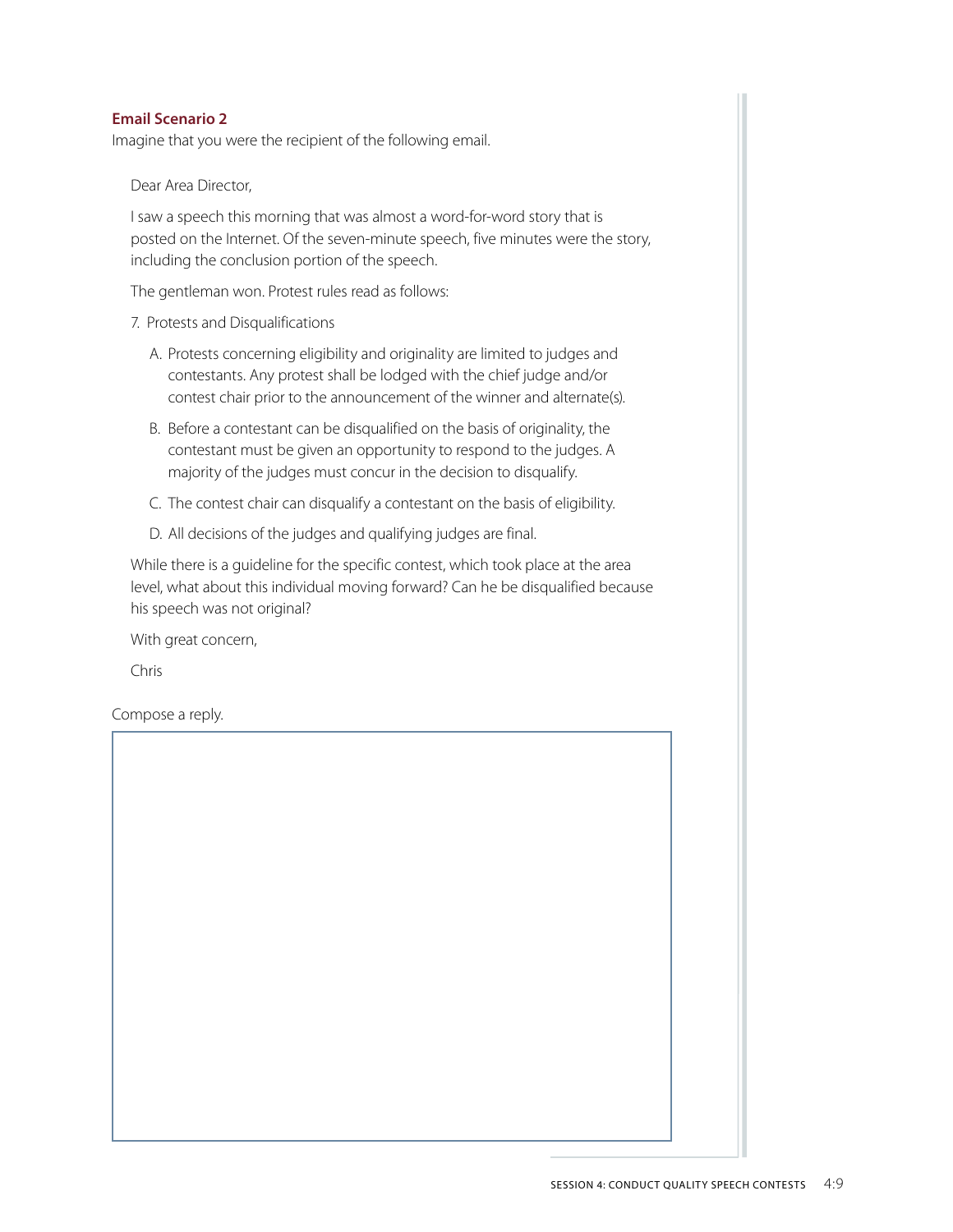#### **Email Scenario 3**

Imagine that you were the recipient of the following email.

Dear Division Director,

What I am about to say is said without prejudice; I had never met or heard of our division's International Speech Contest winner until I competed against him last Saturday.

After the contest, someone told me the winner was not the average Toastmaster "amateur." I subsequently found his website and learned that he is a professional speaker. He is a member of a professional speakers' association, has his own website, sells his own CDs and books, and charges \$5000 for keynote speeches!

In short, the other six "amateurs" were competing with a professional, someone who makes a living from inspirational speeches and entertainment. The other contestants stood about as much chance of winning as I would if I played tennis against a professional tennis player.

Certainly, the experience of competing, in itself, is of great value, but I think a level playing field is needed for fairness. I believe this matter should be addressed.

Loren

Compose a reply.